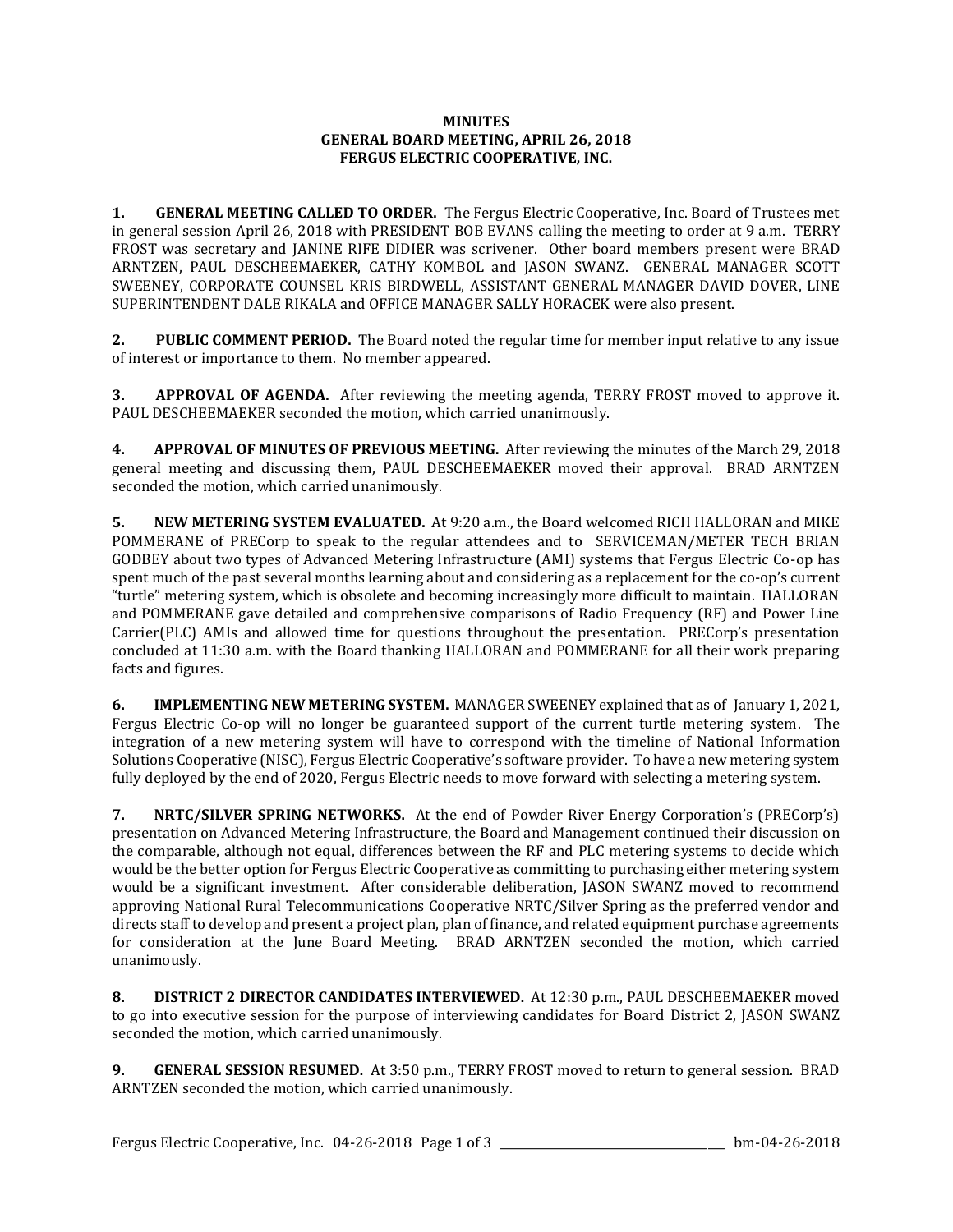**10. DISTRICT 2 BOARD DIRECTOR APPOINTED.** During its executive session, the Board of Directors interviewed two qualified candidates for Board Director of District 2. District 2 includes the Glengarry, Kolin and Straw substation areas as well as the Nihill West area, which includes members west of Highway 191 and north of Highway 12 in Wheatland and Meagher Counties. Upon its return to general session, the board moved forward with a vote after which TERRY FROST moved to appoint BRETT MAXWELL to fill the vacant seat in District 2 and serve as its Board Director for the two-years remaining in the current term. BRAD ARNTZEN seconded the motion, which carried unanimously.

**11. TRUCK GARAGE.** LINE SUPERINTENDENT DALE RIKALA reviewed progress on the proposed truck garage. BIRDWELL BUILDERS dropped off rebar. RIKALA will meet next week with BRETT BIRDWELL to go over the status of the project's progress.

**12. SANDFIRE RESOURCES AMERICA – BLACK BUTTE COPPER MINE PROJECT.** JASON SWANZ reported that he, MANAGER SCOTT SWEENEY and ASSISTANT MANAGER DAVID DOVER met in Billings with The Bair Ranch Foundation's former and current manager and the vice president of the Trust to discuss right-of-way, easements and potential routes for constructing a new transmission power line which would serve the proposed copper mine near White Sulphur Springs.

**13. FIRST QUARTER WRITE-OFFS.** PAUL DESCHEEMAEKER moved to approve writing off \$1,260.65 in bad debt and to continue with collection procedures as outlined in Board Policy. JASON SWANZ seconded the motion, which carried unanimously.

**14. PRECORP BOARD AND MEMBERS 1ST.** DAVID DOVER and SCOTT SWEENEY reported on the April 17 meetings in Sundance, Wyoming which they had participated in via conference call.

**15. FLEET MANAGEMENT.** Future options for fleet management were discussed.

**16. ASSISTANT LINE SUPERINTENDENT POSITION FILLED.** LINE SUPERINTENDENT DALE RIKALA introduced Fergus Electric Co-op's former foreman, BRET OPHUS as the employee chosen to fill the Assistant Line Superintendent position. The Board congratulated OPHUS on his promotion.

**17. ELECTION AND CREDENTIALS COMMITTEES.** At the May 30 general board meeting, the Board Directors will report by district the members who have agreed to serve on the election and credentials committees.

**18. ANNUAL MEETING DISCUSSED.** The Board briefly discussed matters pertaining to the June 7 Annual Meeting.

**19. REPORT OF CORPORATE COUNSEL.** CORPORATE COUNSEL KRIS BIRDWELL requested board approval to attend training in 2018 that is relevant to the co-op. The Board granted approval.

**20. BOARD POLICY 219.1 – STATEMENT OF LAND OWNERSHIP.** The Board reviewed Board Policy 219.1 with no changes.

**21. BOARD POLICY 219.2 – PROPERTY SCHEDULE.** The Board reviewed Board Policy 219.2 with no changes.

**22. BOARD POLICY 244 – OPEN MEETINGS POLICY FOR MEMBERS.** Upon review, the Board recommended that Board Policy be amended as suggested and reviewed again next month.

**23. BOARD POLICY 245 – OPEN RECORDS POLICY.** The board reviewed Board Policy 245 with no changes.